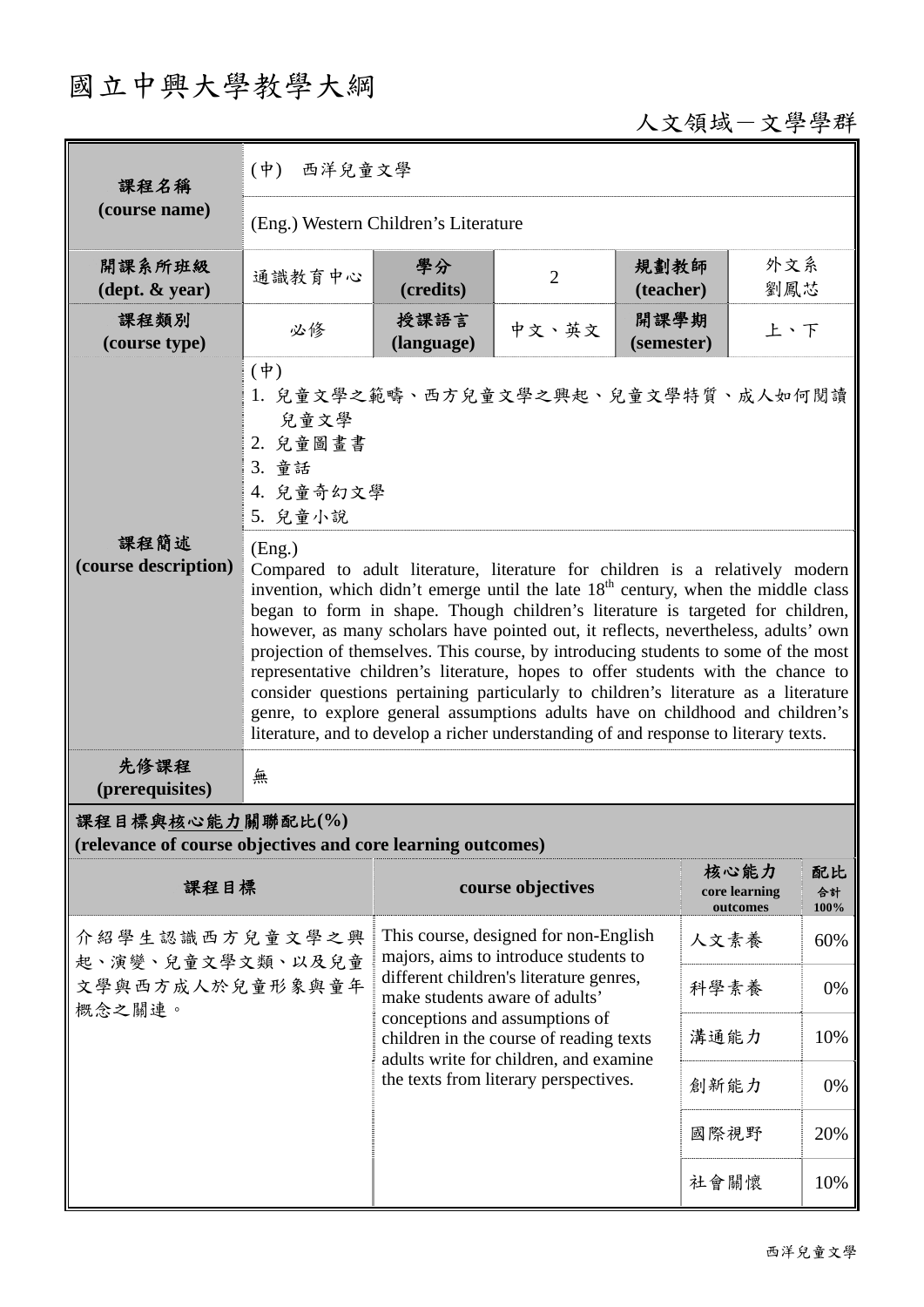#### 課程目標之教學方法與評量方法

**(teaching and assessment methods for course objectives)** 

| 教學方法 (teaching methods) | 學習評量方式 (evaluation)                                                                                                                                             |
|-------------------------|-----------------------------------------------------------------------------------------------------------------------------------------------------------------|
| 講授<br>討論<br>專題探討        | 課堂小考 In-Class Quizzes 40%<br>期中考、期末考 Mid-term and Final Exam 40%<br>上課參與及出席率 Attendance and class participation 10%<br>影片心得報告二份 2 pieces of Film reflection 10% |

#### 授課內容(單元名稱與內容、習作**/**考試進度、備註) **(course content and homework/tests schedule)**

| Week                    | <b>Subject</b> | <b>Class Description</b>                    | <b>Reminder</b>                       |
|-------------------------|----------------|---------------------------------------------|---------------------------------------|
| 1                       |                | Class cancellation (due to the instructor's |                                       |
|                         |                | emergent family matter)                     |                                       |
| 2                       | Orientation    | Course orientation                          | syllabus, student assistant, students |
|                         |                | <b>Fairy Tales</b>                          | self-introduction, class starts       |
| <b>Fairy Tales</b><br>3 |                | "Little Red Riding Hood"                    |                                       |
|                         |                | -Charles Perrault                           |                                       |
|                         |                | -Perrault's version                         |                                       |
|                         |                | -Grimm's version                            |                                       |
|                         |                | -James Thurber's version                    |                                       |
| $\overline{4}$          |                | <b>No Class</b>                             |                                       |
| 5                       |                | "Hansel and Gretel" and Snow White          |                                       |
|                         |                | -the Brother Grimms                         |                                       |
|                         |                | -supplementary readings                     |                                       |
|                         |                | (Ku on Perrault and on Grimms)              |                                       |
| 6                       |                | DVD (Snow White)                            |                                       |
| 7                       | Picturebooks   | -Beatrix Potter and The Tale of Peter       | Film reflection due                   |
|                         |                | Rabbit                                      |                                       |
|                         |                | -Jeremy Fisher                              |                                       |
| 8                       |                | -Nutkins                                    |                                       |
|                         |                | -supplementary readings                     |                                       |
|                         |                | (Ku and Lai)                                |                                       |
| 9                       |                | <b>Mid-Term Examination</b>                 |                                       |
| 10                      | Fantasy        | Alice's Adventures in Wonderland            |                                       |
| 11                      |                | Alice's Adventures in Wonderland            |                                       |
| 12                      |                | Alice's Adventures in Wonderland            |                                       |
| 13                      |                | <b>DVD</b>                                  |                                       |
| 14                      |                | Harry Potter                                | Film reflection due                   |
| 15                      |                | <b>Harry Potter</b>                         |                                       |
| 16                      |                | <b>Harry Potter</b>                         |                                       |
| 17                      |                | Harry Potter                                |                                       |
| 18                      |                | <b>Final Examination</b>                    |                                       |

#### 教科書**&**參考書目(書名、作者、書局、代理商、說明) **(textbook & other references)**

1. selected fairy tales by Perrault and the Brother Grimms (Instructor will provide the reading materials)

2. selected picture books by Beatrix Potter (Instructor will provide the reading materials)

3. *Alice's Adventures in Wonderland* (unabridged version) by Lewis Carroll (student needs to purchase the novel)

*4. Harry Potter and the Prisoner of Azkaban* by J. K. Rowling (student needs to purchase the novel)